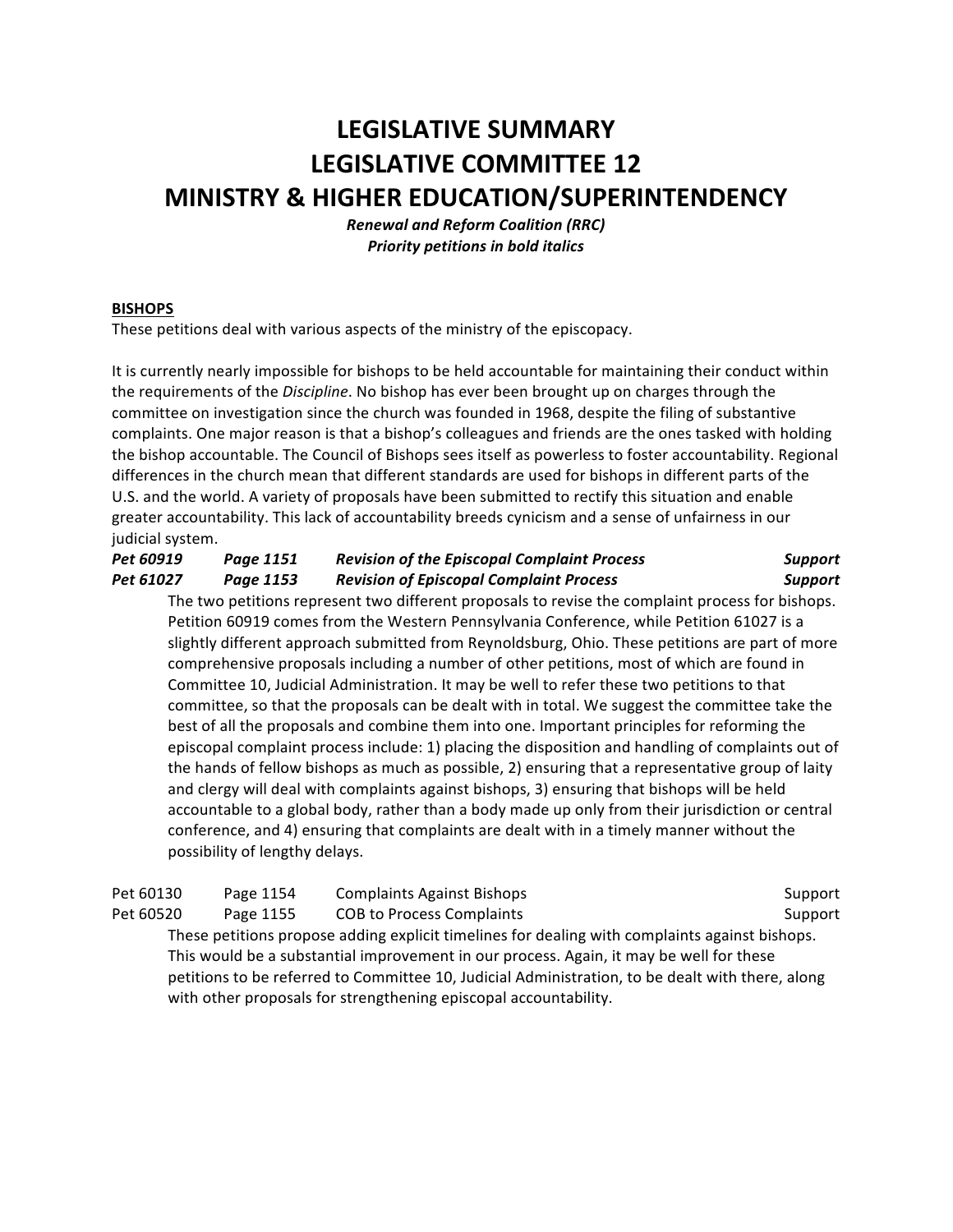Pet 60912 Page 1085 Council of Bishops to Have Accountability Authority Support Pet 60913 Page 1150 Jurisdictional Administrative Process Support Pet 60915 Page 1150 Jurisdictional Administrative Process Support Pet 60916 Page 1150 Jurisdictional Administrative Process Support Pet 60914 Page 1157 Jurisdictional Administrative Process Support These petitions are paired with other petitions submitted by Western Pennsylvania found in Committee 10, Judicial Administration, that allow the Council of Bishops to impose an involuntary leave of absence or retirement upon bishops. Such process would enable the Council of Bishops to exercise a greater degree of accountability with regard to bishops. Again, it may be well for these petitions to be referred to Committee 10, Judicial Administration, to be dealt with there, along with other proposals for strengthening episcopal accountability.

Pet 60519 Page 1149 Remove Episcopal Term Restriction No Position No Position This petition would remove the permission to appoint a bishop to a third quadrennium in the same episcopal area, thus removing an implied 8-year term limit of appointment for bishops in one area.

# **CLERGY DOCTRINAL STANDARDS**

While The United Methodist Church has clear doctrinal standards enumerated in ¶ 104 of the *Discipline*, it is not always clear that our clergy maintain their preaching and teaching within the boundaries set by these standards. Current questions for examination do not address a candidate's personal beliefs, only their knowledge about the church's teachings. These three petitions in different ways require that clergy candidates for ordination must affirm the content of our doctrinal standards as their own belief prior to being approved for ordination. Some combination of Petitions 60632 and 60650 would seem to be the most practical way of ensuring that the preaching and teaching of our clergy upholds the message contained in our doctrinal standards.

| Pet 60542        | Paae 1111 | <b>Affirmation of Core Christian Doctrine</b> | Support |
|------------------|-----------|-----------------------------------------------|---------|
| Pet 60632        | Paae 1112 | <b>Agreement with Doctrinal Standards</b>     | Support |
| <b>Pet 60650</b> | Page 1126 | Ability to Teach the Faith                    | Support |

# **CLERGY PENSION**

Many clergy are uncertain about the status of their retirement funds, should they choose to withdraw from the denomination. This paragraph writes in the *Discipline* what is currently contained in the pension plan document, giving reassurance to clergy about the status of their pension funds. Putting it in the *Discipline* makes the provision more widely known and also ensures that a change in that provision would be a very public one. Having this reassurance would enable clergy who no longer feel called to ministry, who are ineffective, or who by reason of conscience can no longer support the teachings and requirements of the denomination to more readily withdraw.

*Pet 60648 Page 1140 Clergy Pension Preserved Support*

# **COMPLAINTS**

The filing of complaints is one way to hold bishops, clergy, and laity accountable to strive for holiness of life. When complaints are not seriously addressed or are prematurely dismissed, the integrity of this accountability process is jeopardized. This petition aims to restore integrity to the complaint process by forbidding a bishop from dismissing a complaint where there is credible evidence that a violation of the *Discipline* has occurred. It may be well for this petition to be referred to Committee 10, Judicial Administration, which is dealing with a number of revisions to the complaint process. *Pet 60547 Page 1143 Limit Dismissal of Complaints Support*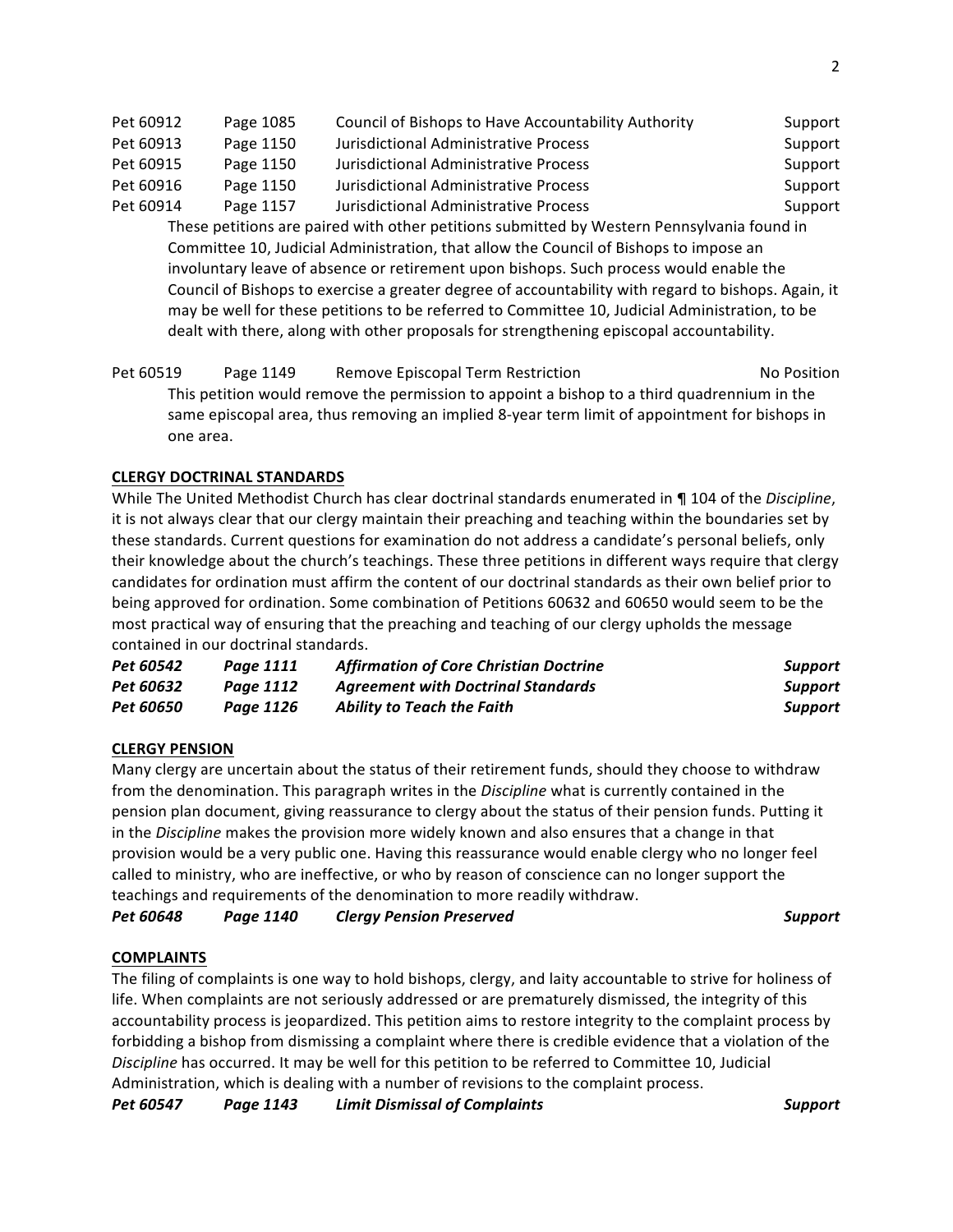#### **GLOBAL STRUCTURE**

These two petitions are similar amendments to the constitution that are part of a comprehensive plan to restructure the church at the global level. The ultimate aim of this plan is to create the U.S. as its own central conference that is able to adapt the *Book of Discipline* to the unique needs of our cultural situation. In reality, it is an attempt to structure the church in a way that diminishes the voices of African, European, and Filipino delegates in U.S. denominational affairs and would ultimately allow the U.S. part of the church to permit same-sex weddings and the ordination of self-avowed practicing homosexuals. It is ironic that for many years the U.S. has had a determinative voice in how the central conferences operated, but now that the central conferences are able to have a strong voice in U.S. affairs, that voice is being rejected. The Renewal and Reform Coalition opposes this attempt to restructure the church in an effort to resolve our theological differences. It may be well to refer these two petitions to Legislative Committee 3, Conferences, which is dealing with the other Global Structure petitions.

| Pet 60213 | Page 1078 | <b>Global Church Structure - Episcopacy</b> | <b>Oppose</b> |
|-----------|-----------|---------------------------------------------|---------------|
| Pet 60987 | Page 1080 | Global Connectional Conference - Episcopacy | <b>Oppose</b> |

#### **GUARANTEED APPOINTMENT**

| Pet 60511 | Page 1085 | <b>No Guarantee of Appointment</b>           | <b>Oppose</b> |
|-----------|-----------|----------------------------------------------|---------------|
| Pet 60524 | Page 1124 | <b>End Guaranteed Appointment for Elders</b> | <b>Oppose</b> |

These petitions seek to end the requirement that every elder in good standing receive an appointment by the bishop. This provision is an important protection for women, ethnic minorities, and theological minorities who may otherwise be marginalized and forced from the denomination. Ending the guarantee opens the door to potential abuse of power by bishops and cabinets. Clergy give up much self-determination in what appointments they will serve. In return, they deserve protection from arbitrary and potentially punitive episcopal decisions. This is a sledgehammer approach to dealing with ineffective clergy. We already have a fair and equitable way to address clergy ineffectiveness that also protects clergy rights to fair process. This step is not needed.

#### **HUMAN SEXUALITY**

The church's balanced, compassionate, and biblically faithful position on the practice of homosexuality has been reaffirmed by ten General Conferences over 40 years. Despite vociferous disagreement by some parts of the church, it still represents the majority opinion of the grass roots church membership worldwide. Changing the church's position to allow same-sex weddings and/or the ordination of selfavowed practicing homosexuals would separate our church from 2,000 years of the church's consensus teaching and from 95 percent of world Christians today. It would also provoke separation of The United Methodist Church, forcing those who could not in good conscience live with the progressive position to leave the church. We oppose any efforts to remove or weaken the teachings and requirements of our church around marriage and sexuality.

| Pet 61033 | Page 1087 | <b>Amend Footnote</b>        | <b>Oppose</b> |
|-----------|-----------|------------------------------|---------------|
| Pet 61034 | Page 1087 | <b>Amend Footnote</b>        | <b>Oppose</b> |
| Pet 61035 | Page 1087 | A Third Way - Amend Footnote | <b>Oppose</b> |
| Pet 61037 | Page 1088 | <b>Amend Footnote</b>        | <b>Oppose</b> |
| Pet 61038 | Page 1088 | <b>Amend Footnote</b>        | <b>Oppose</b> |
| Pet 61040 | Page 1089 | <b>Amend Footnote</b>        | <b>Oppose</b> |

These petitions remove the affirmation of the denomination's current position from a footnote outlining qualifications for ordained and licensed ministry.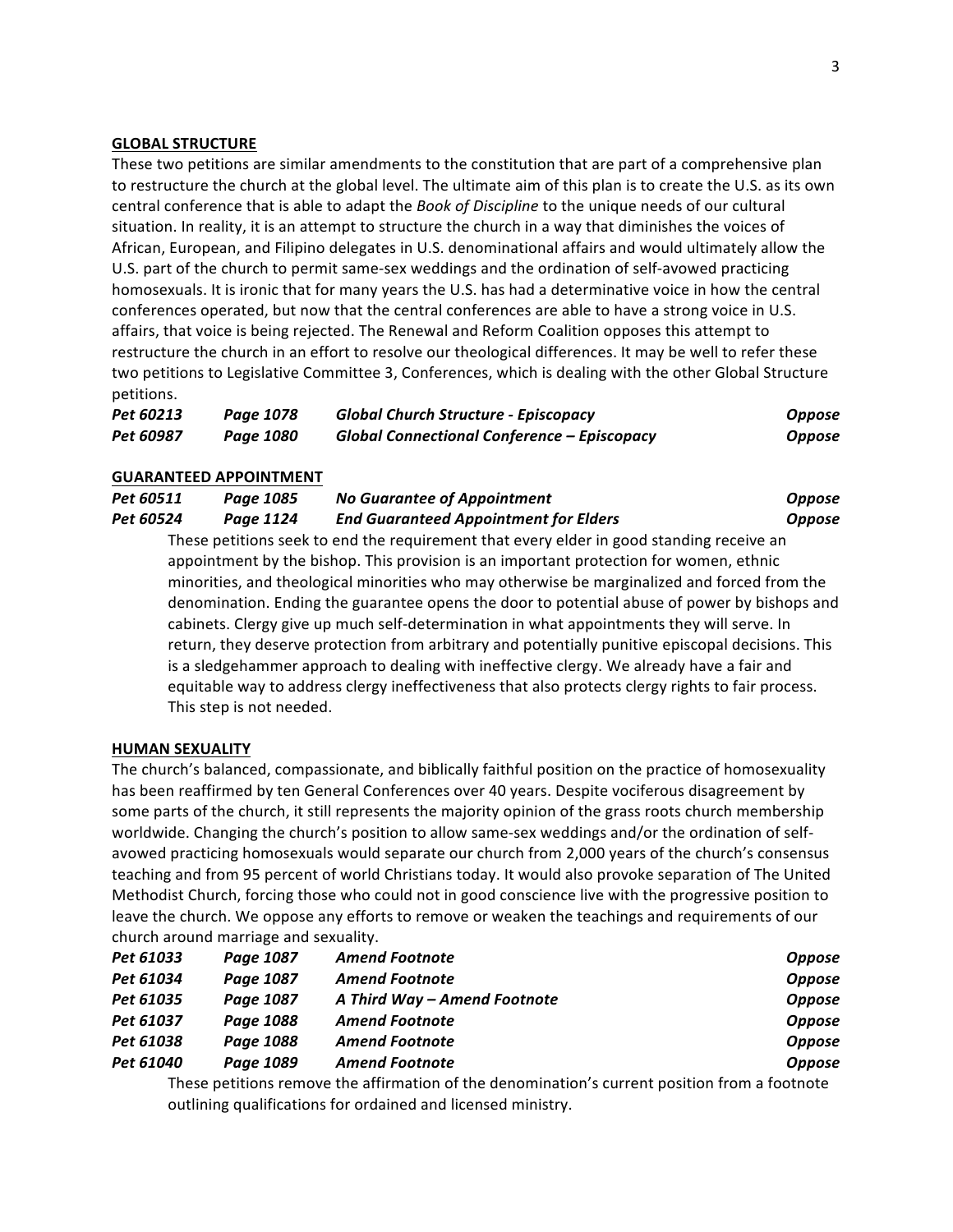#### *Pet 61043 Page 1090 Candidacy Oppose*

This petition would allow for non-marital "covenantal relationship" (include both same-sex and opposite-sex) for ordained and licensed clergy.

| Pet 60787 | Page 1130 | <b>Deletion</b><br><b>Oppose</b> |               |
|-----------|-----------|----------------------------------|---------------|
| Pet 60788 | Page 1131 | A Third Way - Remove Prohibition | <b>Oppose</b> |
| Pet 60789 | Page 1131 | <b>Unauthorized Conduct</b>      | <b>Oppose</b> |
| Pet 60790 | Page 1131 | <b>Unauthorized Conduct</b>      | <b>Oppose</b> |
| Pet 60791 | Page 1131 | <b>Unauthorized Conduct</b>      | <b>Oppose</b> |
| Pet 60792 | Page 1132 | <b>Unauthorized Conduct</b>      | <b>Oppose</b> |
| Pet 60906 | Page 1132 | <b>Unauthorized Conduct</b>      | <b>Oppose</b> |

These petitions would remove the prohibition against clergy performing same-sex weddings.

| Pet 60802 | Page 1078 | <b>Automatic Penalties</b>                                                                   | Support |
|-----------|-----------|----------------------------------------------------------------------------------------------|---------|
| Pet 60803 | Page 1141 | <b>Automatic Penalties</b>                                                                   | Support |
|           |           | These petitions require automatic penalties to be imposed upon clergy who admit performing a |         |
|           |           | same-sex marriage, without the need for a trial. They include constitutional amendments.     |         |

| Pet 60641 | Page 1133 | <b>Campus Ministry</b>                                                                            | Support |
|-----------|-----------|---------------------------------------------------------------------------------------------------|---------|
|           |           | This petition requires all new campus ministers to teach students that celibacy in singleness and |         |
|           |           | fidelity in marriage are God's good boundaries for sexual behavior.                               |         |

| Pet 60804 | Page 1142 | Just Resolution                                                                          | Support |
|-----------|-----------|------------------------------------------------------------------------------------------|---------|
| Pet 60805 | Page 1154 | <b>Complaints Against Bishops</b>                                                        | Support |
|           |           | These petitions would include a minimum one-year unpaid suspension as a part of any just |         |
|           |           | resolution reached where a clergyperson or bishop has performed a same-sex wedding.      |         |

## *Pet 60866 Page 1183 Same Sex Marriage in United Methodist Churches Oppose*

This resolution encourages each local church and clergyperson to decide whether or not samesex weddings would be performed in the church. It requests that pastoral appointments be made in light of a match between the pastor's and the congregation's stance on this issue. But such a resolution has no authority to overrule the requirements of the *Discipline*, and it would create a "local option" approach that is foreign to our connectional way of living together as a community of faith.

#### **NUMBER OF BISHOPS**

As the U.S. membership declines, there is need for fewer bishops. At the same time, dramatic growth in central conferences requires additional bishops. Resources saved from having fewer U.S. bishops could provide the bishops needed outside the U.S. We need to more equitably distribute resources and power in line with regional membership. The current formula for determining the number of bishops should be revised to reflect current reality and the declining ability of U.S. churches to support the current number of bishops.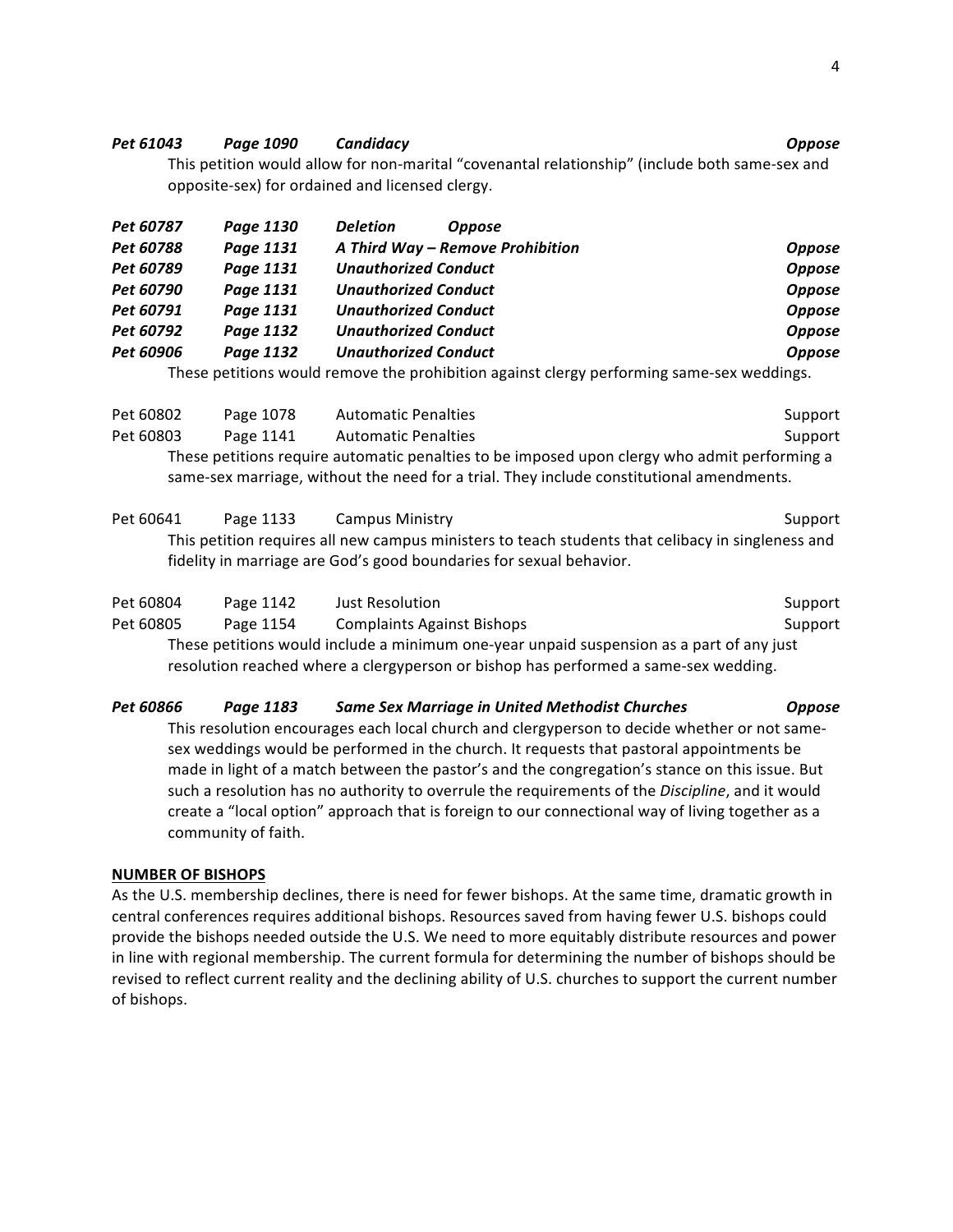| Pet 60616 | Page 1146 | <b>Number of Bishops</b>                                                                        | <b>Support</b> |
|-----------|-----------|-------------------------------------------------------------------------------------------------|----------------|
| Pet 60546 | Page 1147 | <b>Formula for Distribution of Bishops</b>                                                      | <b>Support</b> |
| Pet 60554 | Page 1147 | Formula for Bishops                                                                             | Support        |
|           |           | These petitions revise the formula for the number of bishops to make it clearer and easier to   |                |
|           |           | understand. Currently, the smallest annual conference served by a solo bishop has about 34,000  |                |
|           |           | members, while the largest has about 362,000 members. This wide discrepancy needs to be         |                |
|           |           | corrected. Petition 60616 bases the formula on annual conference membership, and would          |                |
|           |           | result in a reduction of about four U.S. bishops. Petition 60546 bases the formula on           |                |
|           |           | jurisdictional membership, and would result in a reduction of one U.S. bishop. Petition 60554   |                |
| bishops.  |           | keeps the current formula, but adjusts the numbers, and would result in a reduction of two U.S. |                |
|           |           |                                                                                                 |                |

# *Pet 60617 Page 1147 Provisions for Episcopal Areas Oppose*

This petition would freeze the number of bishops while developing a new formula. The elements proposed for the formula guarantee that it will be more complicated and subject to manipulation than the current formula. We believe simpler and cleaner is better in this instance.

| Pet 60619 | Page 1145 | Provisions for Episcopal Areas                                                              | Oppose |
|-----------|-----------|---------------------------------------------------------------------------------------------|--------|
| Pet 60620 | Page 1146 | Provisions for Episcopal Areas                                                              | Oppose |
|           |           | These two petitions would remove all formulas and allow the number of bishops to be set for |        |
|           |           | both U.S. and central conferences based on factors other than membership. This nebulous     |        |
|           |           | approach is very subjective and open to manipulation to justify any number of bishops.      |        |

Pet 60043 Page 1146 Jurisdictional Membership Count Note and No Position This petition mandates the inclusion of professing members of unchartered new faith communities in the total membership numbers used to justify the number of bishops.

Pet 60556 Page 1145 Standing Committee Report Support Support This petition requires a quadrennial report by the Standing Committee on Central Conference Matters analyzing the number of bishops and the need for bishops. It also requires that central conference bishops move in the direction of being allocated on the same formula basis as U.S. bishops.

# **ORGANIC JURISDICTIONAL SOLUTION**

These petitions are part of a set of petitions being handled by Committee 3, Conferences, and we recommend that all three petitions be referred there to be dealt with together. This is a comprehensive plan to allow each jurisdiction to set its own standards for ministry, which would allow some jurisdictions to permit same-sex weddings and the ordination of self-avowed practicing homosexuals. This plan would also allow local churches to affiliate with a different annual conference, annual conferences to affiliate with a different jurisdiction, and jurisdictions to change their boundaries to include churches that want to affiliate with them. The Renewal and Reform Coalition believes that allowing jurisdictions to set their own standards would lead to a slow-motion splintering of the church and would not resolve the conflict over the church's stance on sexuality and marriage. We oppose parts of the Organic Jurisdictional Solution that would allow that. Petition 61012 allows jurisdictions to adapt the *Discipline* to allow same-sex marriages. Petition 61010 implies that jurisdictions may authorize same-sex weddings.

*Pet 61012 Page 1161 Organic Jurisdictional Solution – Committee on Ordained Min Oppose Pet 61010 Page 1134 Organic Jurisdictional Solution – Transfer of Clergy Oppose*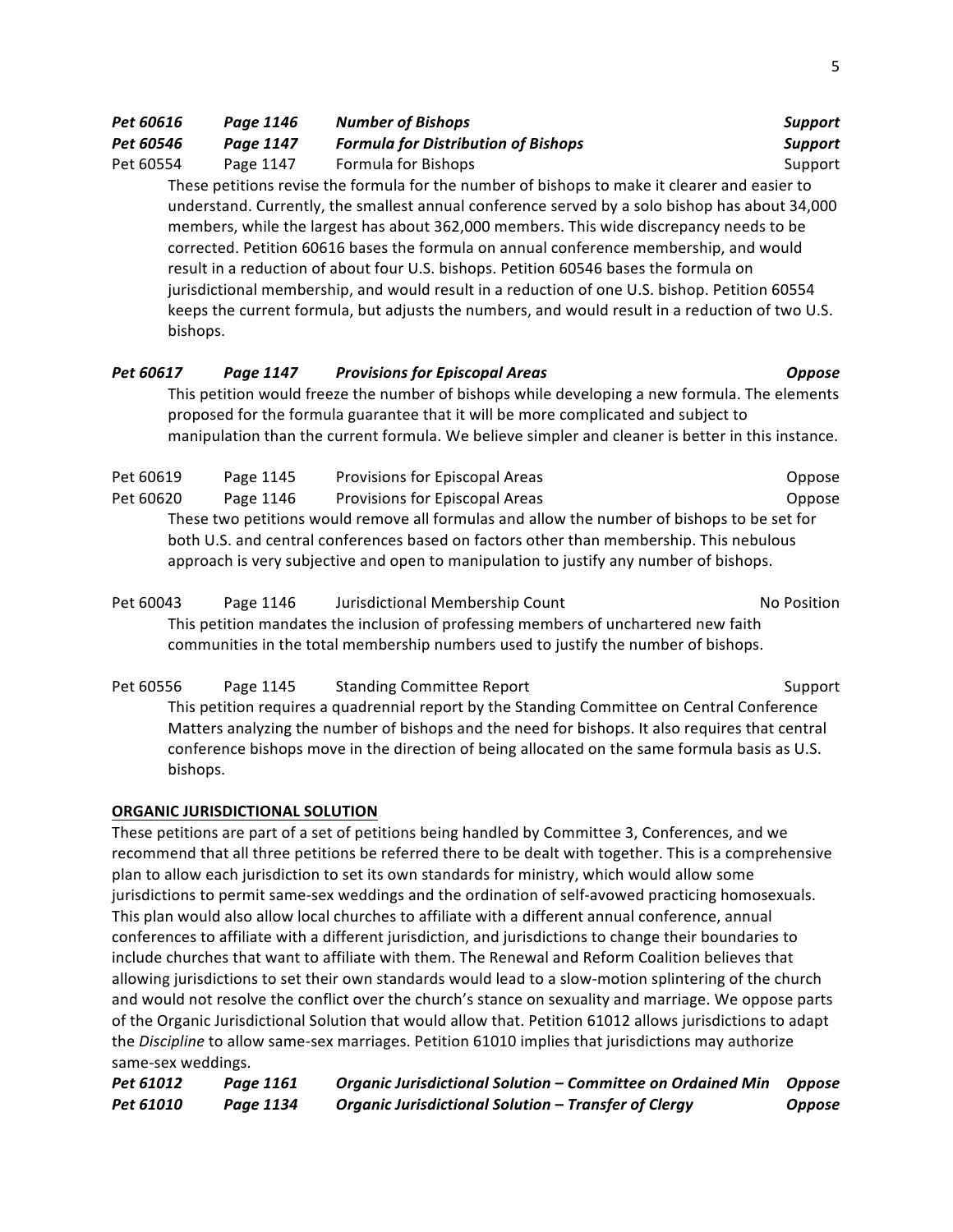We do see merit, however, in giving congregations the flexibility to switch to a different annual conference with which they more closely align in theology and/or culture. We also favor giving annual conferences the flexibility to switch to a different jurisdiction for the same reason. We believe this move could lessen conflict and tension within annual conferences and lead to healthier functioning. It would assist congregations who feel theologically isolated and misunderstood in their current annual conference. Petition 61008 cares for the allocation of unassigned bishops based on changes in jurisdictional makeup.

Pet 61008 Page 1084 Organic Jurisdictional Solution – Assignment of Excess Bishops Support

## **TERM LIMITS FOR BISHOPS**

The inconsistency of episcopal terms in different parts of the worldwide denomination sets up a situation of inequality among bishops between those with life tenure and those required to be reelected. Setting a common term for all bishops creates a more level power situation. Providing for a limited (rather than lifetime) term allows for the best episcopal leadership for any particular place at a certain time, rather than thinking that the qualities possessed by a bishop can serve all leadership needs for 16-20 years. We view the essential points as 1) providing the same term for all bishops worldwide, and 2) providing for a limited term, rather than a lifetime term. There is disagreement as to the advisability of having bishops stand for reelection, so we will lean upon the wisdom of the body for that aspect of the question.

| <b>Pet 60066</b>                                        | Page 1082 | <b>Tenure of Bishops</b>                                                                            | <b>Consider</b> |
|---------------------------------------------------------|-----------|-----------------------------------------------------------------------------------------------------|-----------------|
| Pet 60510                                               | Page 1082 | <b>Tenure of Bishops</b>                                                                            | <b>Support</b>  |
|                                                         |           | Petition 60510 has the added feature of reducing the membership of the Council of Bishops to        |                 |
|                                                         |           | only active (or residential) bishops, with retired bishops resuming membership in an annual         |                 |
|                                                         |           | conference. This will make for a healthier functioning of the Council. We prefer this petition as   |                 |
|                                                         |           | the basis for making proposals for term episcopacy.                                                 |                 |
| Pet 60548                                               | Page 1084 | <b>Episcopal Term Limits</b>                                                                        | Consider        |
| Pet 60600                                               | Page 1084 | Office of Bishop                                                                                    | Consider        |
| Pet 60909                                               | Page 1085 | <b>Episcopal Term Limits</b>                                                                        | Consider        |
|                                                         |           |                                                                                                     |                 |
| <b>ADMINISTRATIVE REVIEW</b>                            |           |                                                                                                     |                 |
| Pet 60917                                               | Page 1161 | Jurisdictional Administrative Process                                                               | Support         |
|                                                         |           | This petition aims to correct a gap in the administrative process noted by a recent Judicial        |                 |
|                                                         |           | Council decision. It provides for an administrative review committee at the jurisdictional level to |                 |
|                                                         |           | ensure that the requirements of fair process are followed in the handling of administrative         |                 |
|                                                         |           | complaints against bishops. This petition should be referred to Committee 10, Judicial              |                 |
|                                                         |           | Administration, that is dealing with the rest of the Administrative Process proposals.              |                 |
|                                                         |           |                                                                                                     |                 |
| <b>AFRICA UNIVERSITY</b>                                |           |                                                                                                     |                 |
| Pet 60348                                               | Page 1177 | Africa University                                                                                   | Support         |
| This petition encourages support for Africa University. |           |                                                                                                     |                 |
|                                                         |           |                                                                                                     |                 |
| <b>ANTI-SEMITISM</b>                                    |           |                                                                                                     |                 |
| Pet 60926                                               | Page 1183 | Confronting Twenty-First-Century Anti-Semitism                                                      | Support         |
|                                                         |           | It is important for us to make a strong statement against a resurgent anti-Semitism that is         |                 |

leading to the victimization and persecution of Jews.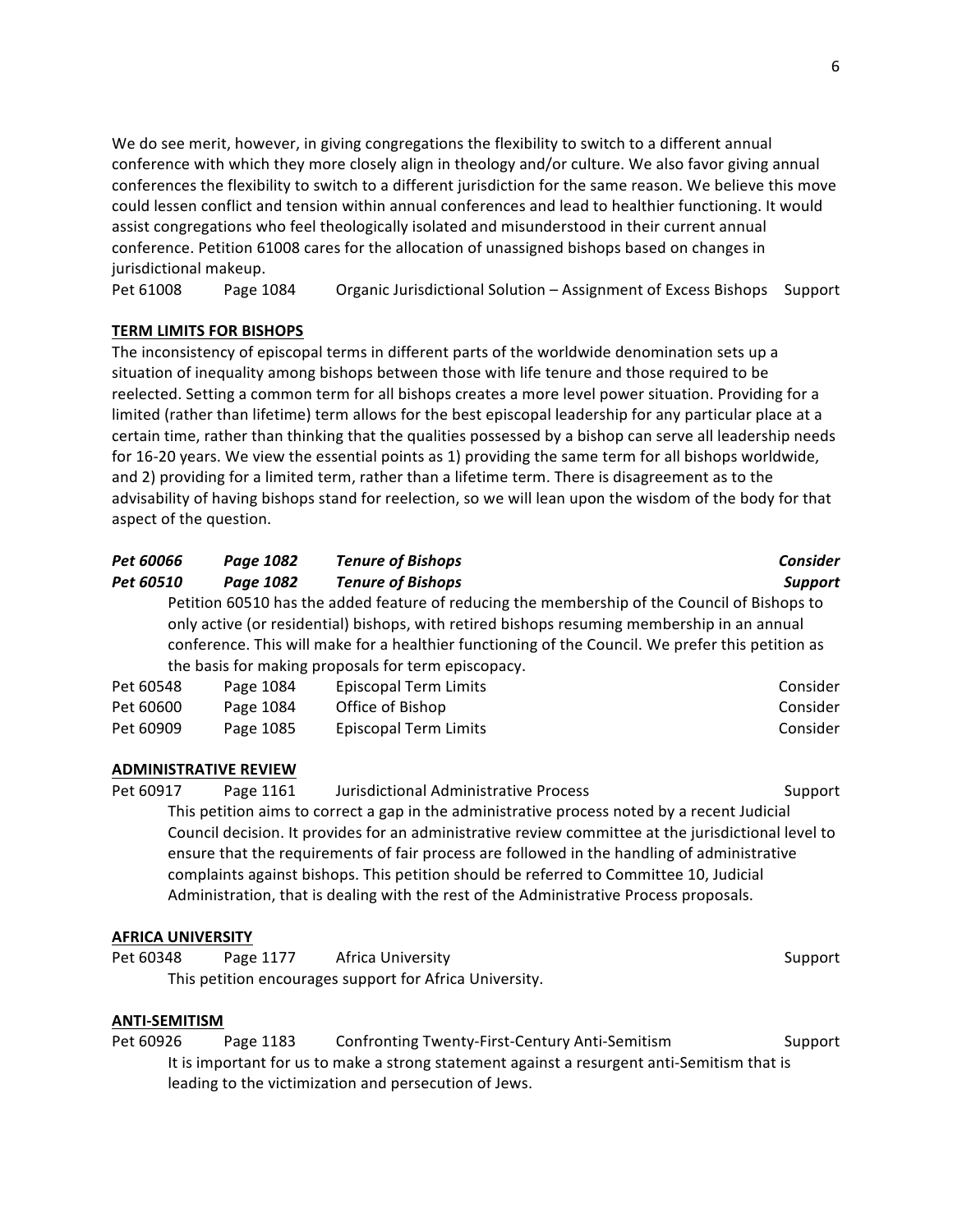#### **BAPTISM**

This petition removes rebaptism as a chargeable offense, while still opposing it. The charge is too vague, having no definition of what constitutes rebaptism. It is best to handle this issue in ways other than bringing a judicial complaint.

Pet 60649 Page 1132 Re-baptism Support

#### **BLACK COLLEGE FUND**

Pet 60344 Page 1176 The Black College Fund Support Support This petition solicits support for the historic black colleges founded by the Methodist Church after the Civil War. That support continues to train black leaders for the future.

### **CLERGY TRANSFER**

Given widening differences between annual conferences regarding standards and philosophy in approving persons for ordained ministry, it is important that proposed clergy transfers be acted upon by the conference board of ordained ministry and the clergy session. Transfers should not be the province of the bishop alone.

| Pet 60193 | Page 1134 | <b>Transfers</b> | Support |
|-----------|-----------|------------------|---------|
| Pet 60194 | Page 1156 | <b>Transfers</b> | Support |

#### **ECUMENICAL FUNDING**

Given that The United Methodist Church has at times in the past born an outsized proportion of the denominational funding of the National Council of Churches (in recent times as much as one-third), and in a time of diminishing denominational resources, it is important to place a reasonable limit on the level of funding we provide to the NCCCUSA.

| Pet 60598 | Page 1170 | <b>Ecumenical Funding</b> | Support |
|-----------|-----------|---------------------------|---------|

#### **EDUCATION OF CLERGY**

Pet 60189 Page 1118 Requirements for Deacons Theorem Compose Pet 60191 Page 1125 Requirements for Admission to Full Connection Coppose These petitions eliminate minimum educational requirements for deacons and elders, allowing each annual conference to set its own requirements. Such a move undermines our connectional system and risks allowing clergy into the system who do not have an adequate theological education. When clergy are supposed to be freely acceptable in any annual conference based on the approval of one annual conference, this proposal will undermine confidence and trust in the connectional system.

| Pet 60184 | Page 1091 | License for Pastoral Ministry              | Oppose |
|-----------|-----------|--------------------------------------------|--------|
| Pet 60185 | Page 1093 | Categories of Local Pastor                 | Oppose |
| Pet 60187 | Page 1096 | Provisional Membership                     | Oppose |
| Pet 60203 | Page 1126 | <b>Educational Requirements for Elders</b> | Oppose |
| Pet 60192 | Page 1129 | The Itinerant System                       | Oppose |

These petitions allow each annual conference to determine educational requirements for licensed local pastors, injecting inconsistency into the connectional system. These petitions also allow annual conferences to determine which seminaries a candidate for ordained ministry may attend. They may unfairly limit which schools candidates may attend, or they may open the door to candidates attending schools that do not provide a good grounding in Wesleyan theology and ministry practice.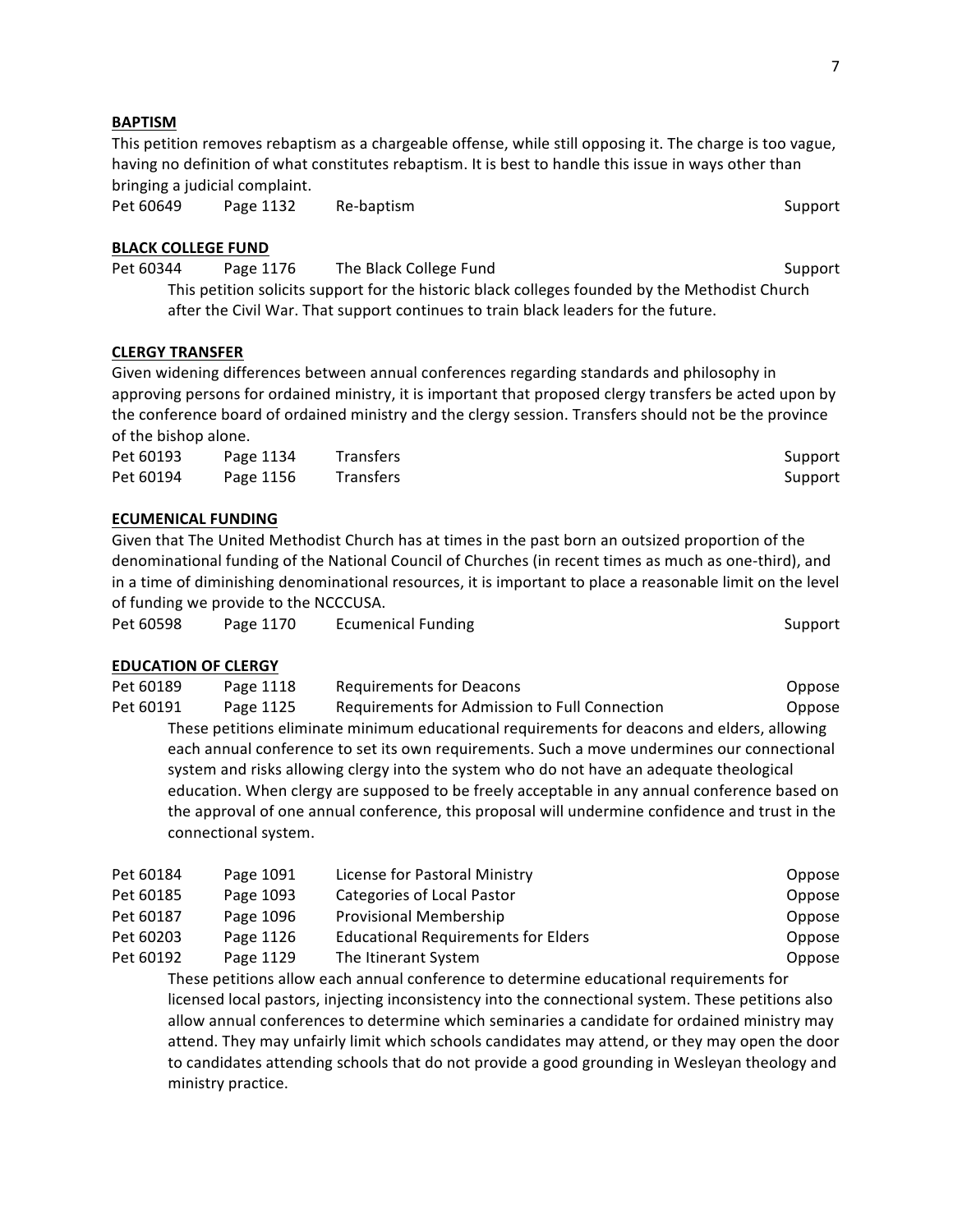#### **FAIR REPRESENTATION**

Pet 60951 Page 1159 Plan UMC Revised – OCUIR CHANGER Support This petition gives more equitable representation to the jurisdictional and central conferences. It might be well to refer this petition to Committee 7, General Administration, which is dealing with the other petitions related to Plan UMC.

#### **MARRIAGE**

Pet 60639 Page 1130 Marriage Within the UMC Company of the Compose This petition removes the pastor as an agent of the state in signing marriage licenses after a wedding. This would require couples to have two weddings—one civil and one religious. This closes a door of potential evangelism in working with unchurched couples seeking to be married.

Pet 60582 Page 1161 District Committee on Marital Covenants Committee Oppose This petition creates a district bureaucracy charged with supporting marriages and granting church dissolution of marriages (similar to a Roman Catholic annulment process). While wellintended, this effort duplicates existing resources that couples and clergy may draw upon to support marriages, and it creates a process in which the church gets involved in approving a couple's divorce.

#### **SEMINARIES**

Pet 60197 Page 1156 AC BOM Approves Education AMEND and Support This petition would allow an annual conference Board of Ministry to approve the school, college, or theological seminary that clergy are permitted to attend. This would allow the annual conference to tailor its recommendations for the unique needs of clergy in that conference. The first strike-through needs to remain, with the addition of "or," to read "listed by the University Senate or approved by the Conference Board of Ministry." This amendment would prevent an annual conference from disapproving a school that is listed by the University Senate.

Pet 60731 Page 1165 AC Support for Non-United Methodist Seminaries Support This petition requires the University Senate to "recognize the input of annual conference boards of ordained ministry, bishops, and cabinets" in determining the list of approved non-UM seminaries. It would allow the Board of Ordained Ministry, bishop, and cabinet to jointly approve a non-UM seminary within the bounds of the annual conference to train candidates related to that conference. This gives greater flexibility in setting the list of approved seminaries, enabling the conference to tailor its recommendations for the unique needs of clergy in that conference.

| Pet 60587 | Page 1167 | Doctrinal Commitment by Seminary Faculty | Support |
|-----------|-----------|------------------------------------------|---------|
| Pet 60590 | Page 1168 | Christian Faculty                        |         |

These petitions require that future full-time faculty at UM schools of theology must be Trinitarian Christians. Petition 60587 requires them to affirm in writing their personal agreement with basic United Methodist doctrines. Petition 60590 is less definitive in what constitutes being a committed Christian or being committed to the historic Christian faith. This provision would ensure that faculty members are teaching from a heart agreement with Christian doctrine, enabling a better formation of future clergy. Doctrinal affirmations by faculty do not threaten a school's academic accreditation, and these requirements are so basic that they would not impinge on academic freedom.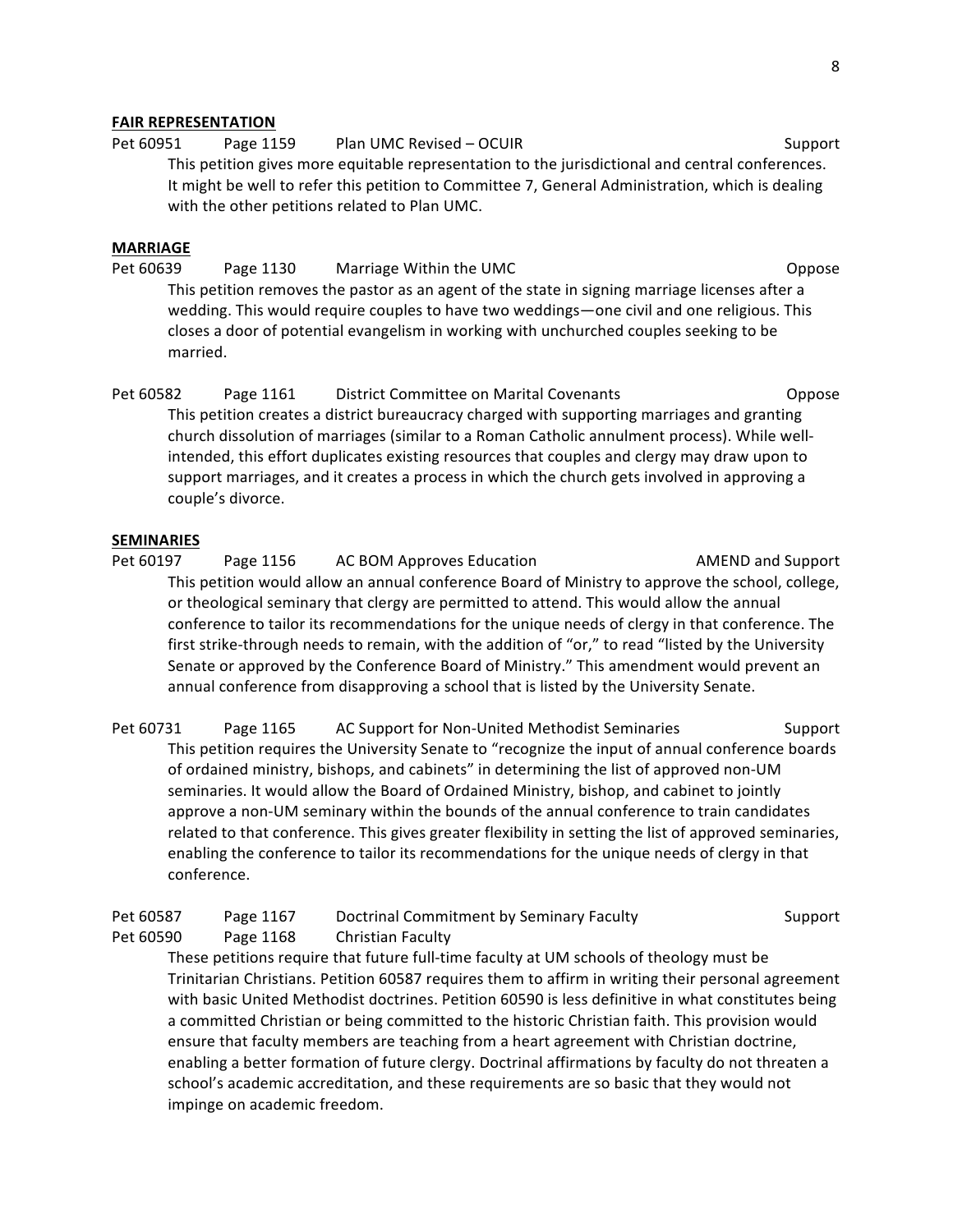Pet 60671 Page 1168 UM Ethos in Schools of Theology No Position This petition would aim to reinforce United Methodist ethos in UM schools of theology by requiring that the resident bishop or a designee serve on the search committee for new faculty members, deans, or presidents. There is some question how effective this provision would be in promoting United Methodist ethos at those schools.

Pet 60025 Page 1168 Doctrinal Review of UM Seminaries Support This petition requires the University Senate to quadrennially evaluate how well each UM school of theology defends, promotes, and teaches the doctrinal standards of The United Methodist Church. This would ensure that our seminaries are forming future clergy in line with UM doctrines.

Pet 60670 Page 1166 Duties and Responsibilities of the Division of Ordained Min Support This petition would require the division to monitor the community life of UM schools of theology to encourage openness to various forms of evangelical and charismatic perspectives, as well as other diverse theological perspectives that fall within the boundaries of our doctrinal standards. This provision would ensure true diversity at our schools of theology, since some of them appear at times inhospitable to evangelical and charismatic thought.

Pet 60024 Page 1166 Doctrinal Guidance for Seminarians Support Support This petition would intend to offer students the opportunity within their coursework to assess their own personal agreement with United Methodist doctrinal standards prior to seeking ordination. This would allow students to make an informed decision about their agreement with UM theology and their own "fit" within the UM ministry.

Pet 60557 Page 1167 Seminary Focus Support Support This petition would prohibit UM schools of theology from providing coursework or degree programs explicitly designed to train religious leaders for non-Christian faith communities. This allows the schools of theology to focus on their primary task, supported by UM funds, to train Christian clergy and leaders.

Pet 60585 Page 1169 UM Studies at Non-UM Seminaries Support This petition would allow UM elders to teach denominational studies courses at local non-UM seminaries. This would facilitate non-UM seminaries being able to accommodate UM students with an authentic experience in the UM coursework.

Pet 60586 Page 1169 Online Course at Non-UM Seminaries Support This petition would allow online courses to be offered at non-UM seminaries on the same basis for approval as online courses offered at UM seminaries. This would give greater opportunity for students to pursue degree programs while holding down a job (which would lessen student indebtedness). Non-UM schools and UM schools should be evaluated on the same basis for the approval of such online courses.

Pet 60934 Page 1171 Study of Number of UM Seminaries Support This petition directs GBHEM to conduct a study to determine the optimum number of UM seminaries in the United States to be supported by the church and to make recommendations for reduction or merger, if needed. Based on the declining number of students enrolled in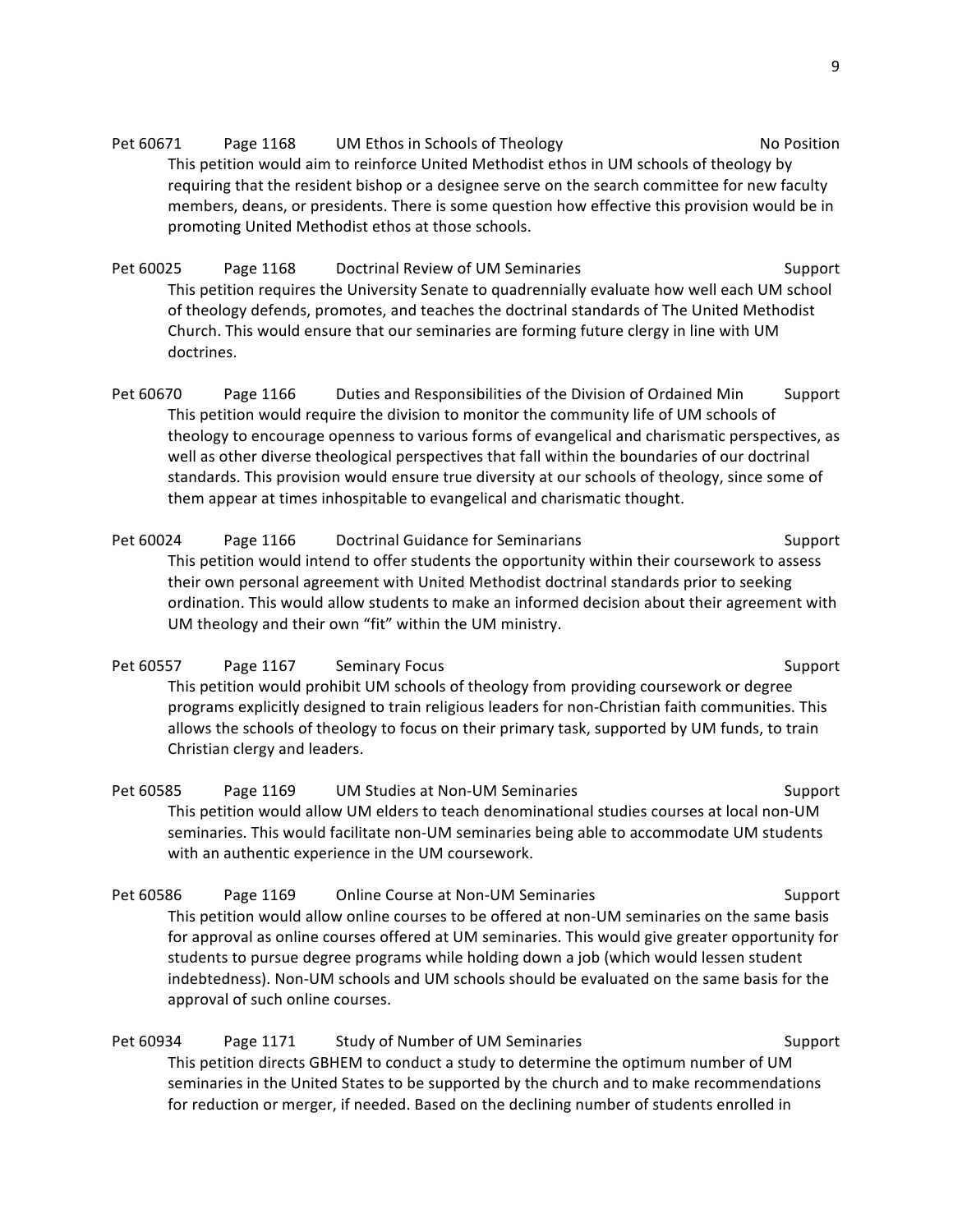M.Div. programs at UM seminaries, it may be that there are more schools than the church can adequately support. Consolidating financial support among fewer schools might lead to more effective schools and a more effective use of the church's resources.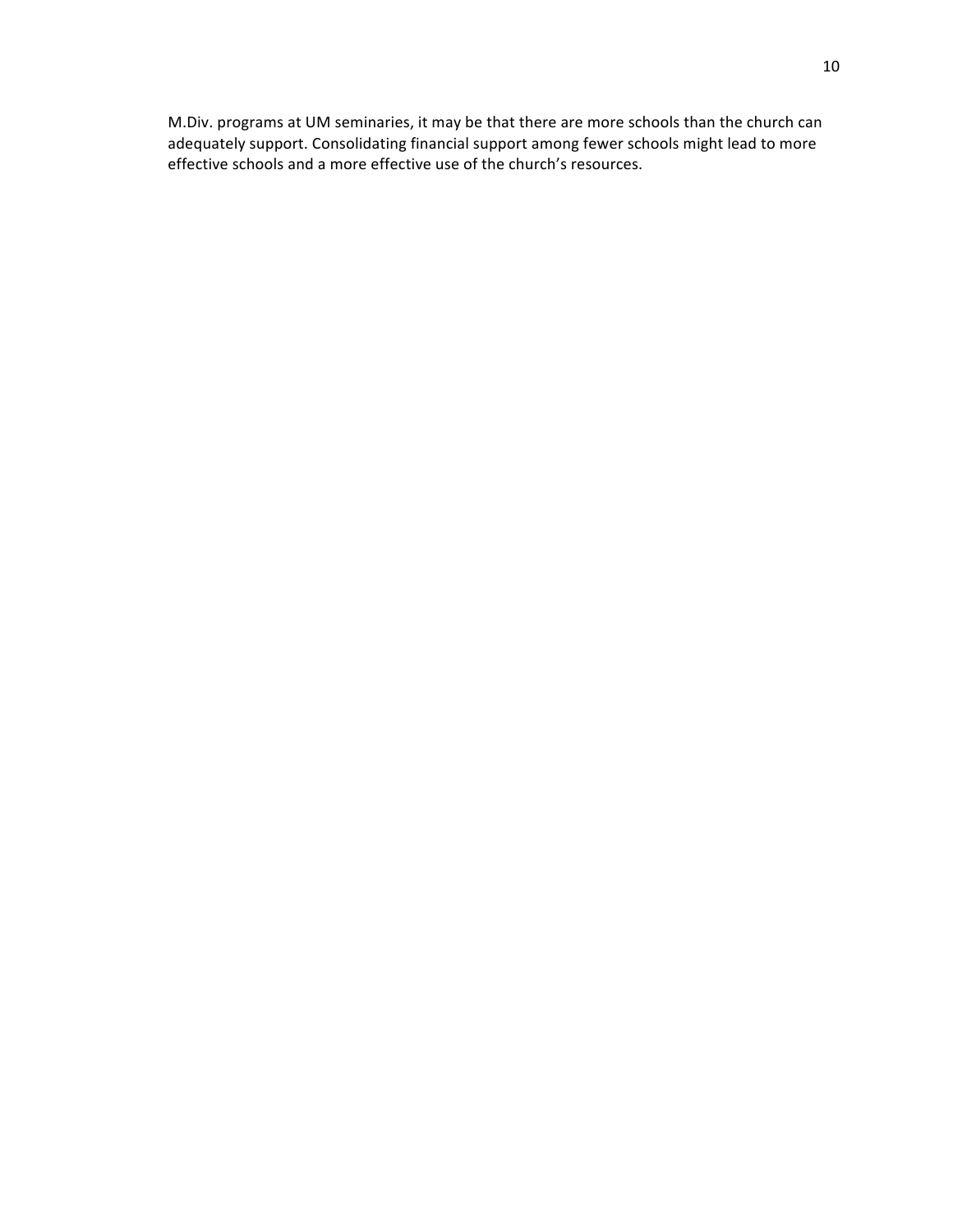### **UNIVERSITY SENATE**

The University Senate is an important gatekeeper in the system of preparing persons for ministry. They determine what schools are approved for students to attend, they evaluate United Methodist colleges and seminaries, and they make recommendations on other aspects of United Methodist educational institutions.

- Pet 60228 Page 1164 Membership of University Senate Support Support This petition revises the membership of the University Senate to reduce the conflict of interest posed by United Methodist-related school executives evaluating each other's institutions. A more objective, outside perspective is needed to ensure fair and rigorous evaluation.
- Pet 60669 Page 1165 University Senate Support for Doctrinal Standards Support This petition requires that members of the University Senate affirm their agreement with the Articles of Religion and Confession of Faith. As gatekeepers of theological education, it is important that the Senate acts to guard our doctrinal standards in their evaluation of seminaries.

## **APPROVALS FOR MINISTRY**

These petitions raise the level of approval required for licensing and ordination to a  $\frac{3}{4}$  majority vote.

| Pet 60355 | Page 1091 | Three-Fourths Majority Vote - Licensing               | No Position |
|-----------|-----------|-------------------------------------------------------|-------------|
| Pet 60356 | Page 1094 | Three-fourths Majority Vote - Associate Membership    | No Position |
| Pet 60358 | Page 1098 | Three-fourths Majority Vote - Provisional Membership  | No Position |
| Pet 60366 | Page 1119 | Three-fourths Majority Vote - Full Membership Deacons | No Position |
| Pet 60370 | Page 1126 | Three-Fourths Majority Vote - Full Membership Elders  | No Position |

#### **DEACONS**

These petitions expand a deacon's authority and ability to preside over the sacrament of Holy Communion.

| Pet 60636 | Page 1117 | Deacon & Sacraments              | No Position |
|-----------|-----------|----------------------------------|-------------|
| Pet 60637 | Page 1117 | Sacramental Authority of Deacons | No Position |
| Pet 60638 | Page 1118 | Deacon & Sacraments              | No Position |

#### **MINISTRY STUDY**

The petitions that implement the recommendations of the Ministry Study are comprehensive and interesting. They may make the process of progressing toward ordination easier and more attractive to some. The Renewal and Reform Coalition has not taken a position on this series of recommendations, but urges careful examination of them with attention to possible unintended consequences. Frequent changes in our process and requirements for ordination are not good for the church or for the people who are involved in preparation for ministry.

| Pet 60480 | Page 1086 | Review of Certified Lay Ministry Candidates    | No Position |
|-----------|-----------|------------------------------------------------|-------------|
| Pet 60484 | Page 1086 | Deepening the Theology of Ordination           | No Position |
| Pet 60485 | Page 1092 | Relation between Ordination and the Sacraments | No Position |
| Pet 60486 | Page 1093 | <b>Education for Local Pastors</b>             | No Position |
| Pet 60487 | Page 1094 | Removing "Five-Year" from Course of Study      | No Position |
| Pet 60507 | Page 1098 | <b>Reshaping Ordination Process</b>            | No Position |
| Pet 60488 | Page 1114 | Removing Minimum Age Requirements              | No Position |
| Pet 60489 | Page 1116 | Relation between Ordination and the Sacraments | No Position |
| Pet 60508 | Page 1117 | <b>Reshaping Ordination Process - Deacons</b>  | No Position |